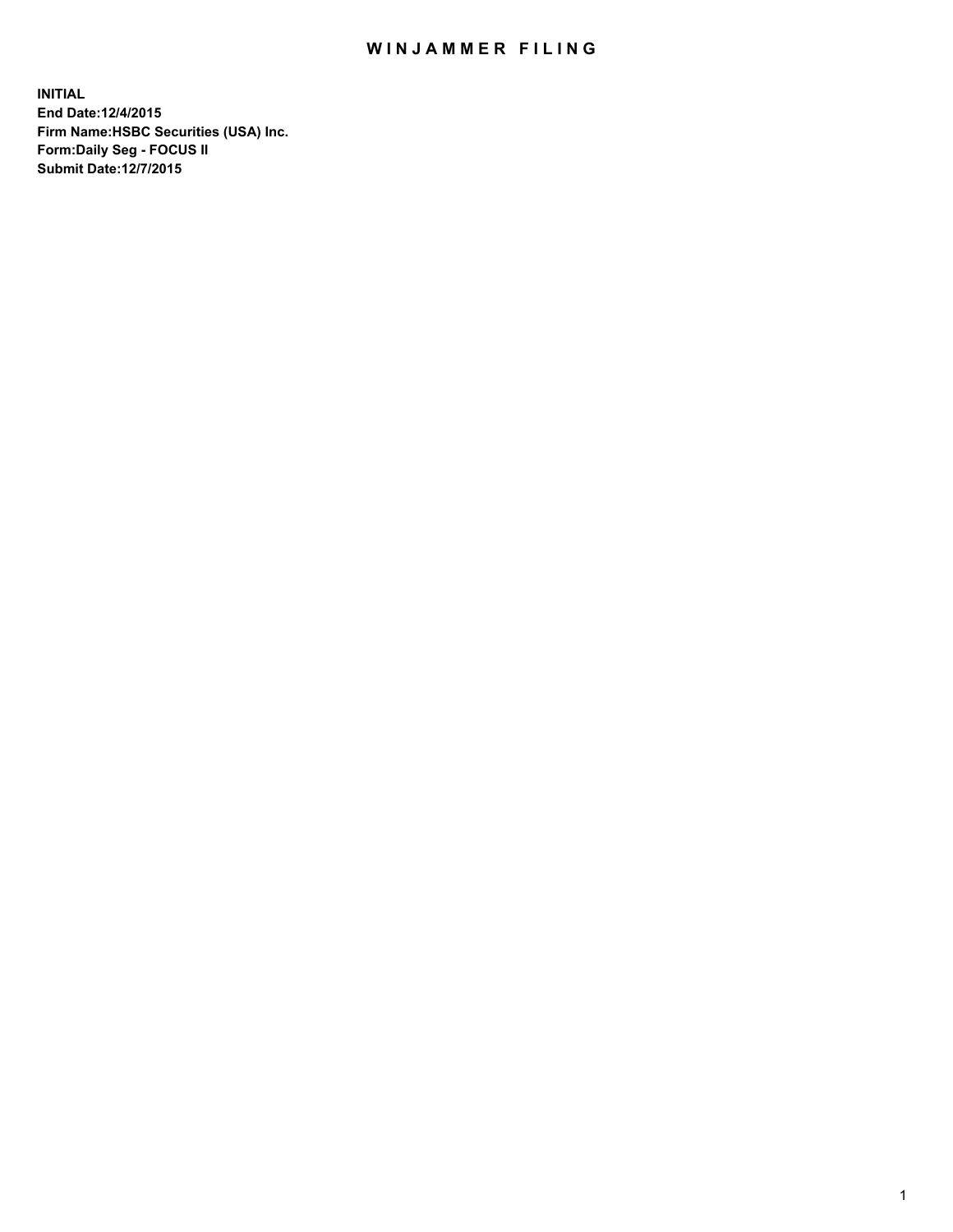## **INITIAL End Date:12/4/2015 Firm Name:HSBC Securities (USA) Inc. Form:Daily Seg - FOCUS II Submit Date:12/7/2015 Daily Segregation - Cover Page**

| Name of Company<br><b>Contact Name</b><br><b>Contact Phone Number</b><br><b>Contact Email Address</b>                                                                                                                                                                                                                         | <b>HSBC Securities (USA) Inc.</b><br>Steven richardson<br>212-525-6445<br>steven.richardson@us.hsbc.com |
|-------------------------------------------------------------------------------------------------------------------------------------------------------------------------------------------------------------------------------------------------------------------------------------------------------------------------------|---------------------------------------------------------------------------------------------------------|
| FCM's Customer Segregated Funds Residual Interest Target (choose one):<br>a. Minimum dollar amount: ; or<br>b. Minimum percentage of customer segregated funds required: % ; or<br>c. Dollar amount range between: and; or<br>d. Percentage range of customer segregated funds required between:% and%.                       | 90,000,000<br><u>0</u><br>0 <sub>0</sub><br>0 <sub>0</sub>                                              |
| FCM's Customer Secured Amount Funds Residual Interest Target (choose one):<br>a. Minimum dollar amount: ; or<br>b. Minimum percentage of customer secured funds required:%; or<br>c. Dollar amount range between: and; or<br>d. Percentage range of customer secured funds required between:% and%.                           | 10,000,000<br><u>0</u><br>0 <sub>0</sub><br>0 <sub>0</sub>                                              |
| FCM's Cleared Swaps Customer Collateral Residual Interest Target (choose one):<br>a. Minimum dollar amount: ; or<br>b. Minimum percentage of cleared swaps customer collateral required:%; or<br>c. Dollar amount range between: and; or<br>d. Percentage range of cleared swaps customer collateral required between:% and%. | 110,000,000<br><u>0</u><br>0 <sub>0</sub><br>0 <sub>0</sub>                                             |

Attach supporting documents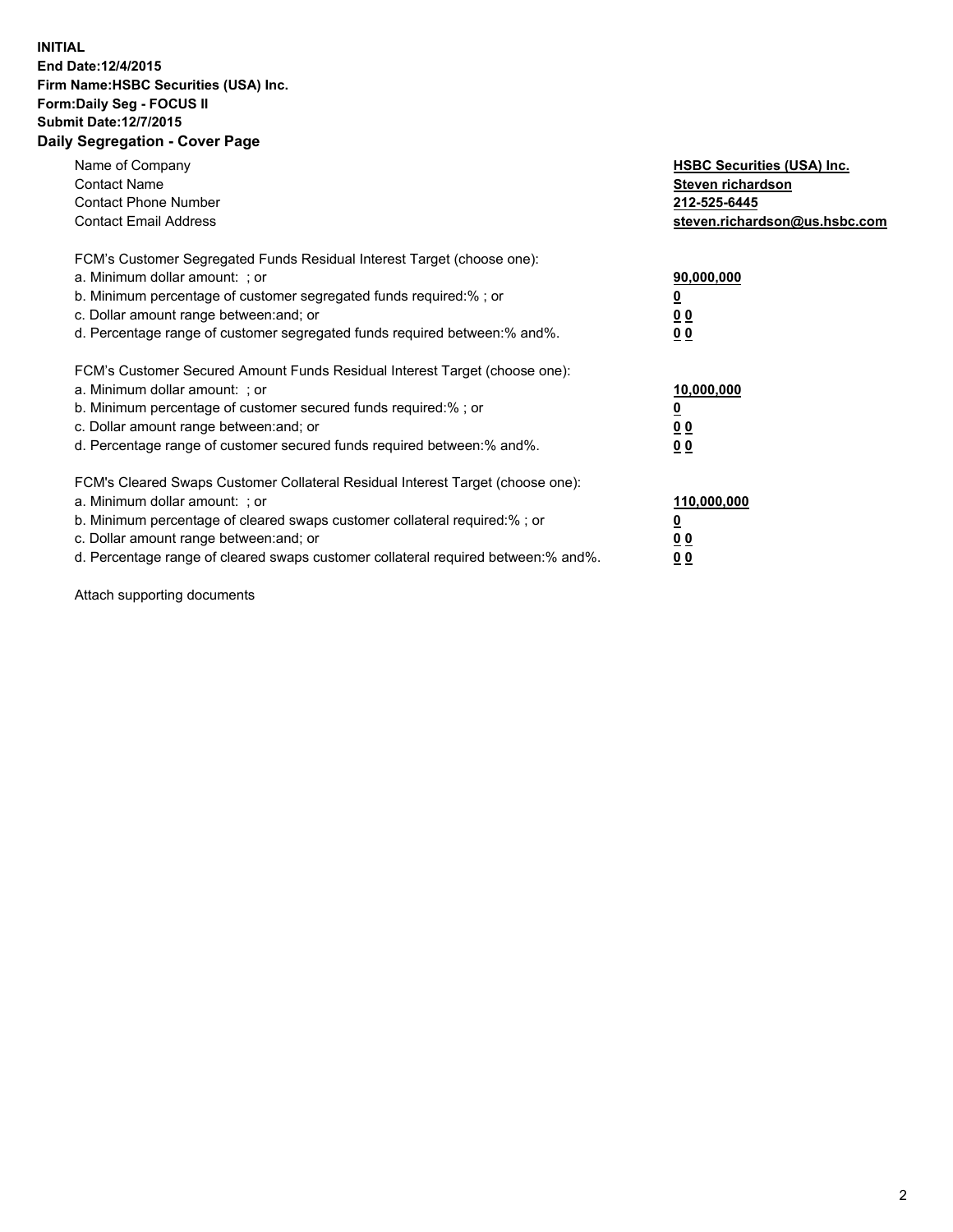**INITIAL End Date:12/4/2015 Firm Name:HSBC Securities (USA) Inc. Form:Daily Seg - FOCUS II Submit Date:12/7/2015 Daily Segregation - Secured Amounts**

|     | Foreign Futures and Foreign Options Secured Amounts                                         |                                          |
|-----|---------------------------------------------------------------------------------------------|------------------------------------------|
|     | Amount required to be set aside pursuant to law, rule or regulation of a foreign            | $0$ [7305]                               |
|     | government or a rule of a self-regulatory organization authorized thereunder                |                                          |
| 1.  | Net ledger balance - Foreign Futures and Foreign Option Trading - All Customers             |                                          |
|     | A. Cash                                                                                     | 95,763,905 [7315]                        |
|     | B. Securities (at market)                                                                   | 123,164,088 [7317]                       |
| 2.  | Net unrealized profit (loss) in open futures contracts traded on a foreign board of trade   | -31,002,512 [7325]                       |
| 3.  | Exchange traded options                                                                     |                                          |
|     | a. Market value of open option contracts purchased on a foreign board of trade              | $0$ [7335]                               |
|     | b. Market value of open contracts granted (sold) on a foreign board of trade                | $0$ [7337]                               |
| 4.  | Net equity (deficit) (add lines 1.2. and 3.)                                                | 187,925,481 [7345]                       |
| 5.  | Account liquidating to a deficit and account with a debit balances - gross amount           | 2,753,613 [7351]                         |
|     | Less: amount offset by customer owned securities                                            | <u>-2,753,613</u> [7352] <u>0</u> [7354] |
| 6.  | Amount required to be set aside as the secured amount - Net Liquidating Equity              | 187,925,481 [7355]                       |
|     | Method (add lines 4 and 5)                                                                  |                                          |
| 7.  | Greater of amount required to be set aside pursuant to foreign jurisdiction (above) or line | 187,925,481 [7360]                       |
|     | 6.                                                                                          |                                          |
|     | FUNDS DEPOSITED IN SEPARATE REGULATION 30.7 ACCOUNTS                                        |                                          |
| 1.  | Cash in banks                                                                               |                                          |
|     | A. Banks located in the United States                                                       | 25,651,080 [7500]                        |
|     | B. Other banks qualified under Regulation 30.7                                              | 0 [7520] 25,651,080 [7530]               |
| 2.  | Securities                                                                                  |                                          |
|     | A. In safekeeping with banks located in the United States                                   | 80,594,985 [7540]                        |
|     | B. In safekeeping with other banks qualified under Regulation 30.7                          | 0 [7560] 80,594,985 [7570]               |
| 3.  | Equities with registered futures commission merchants                                       |                                          |
|     | A. Cash                                                                                     | $0$ [7580]                               |
|     | <b>B.</b> Securities                                                                        | $0$ [7590]                               |
|     |                                                                                             |                                          |
|     | C. Unrealized gain (loss) on open futures contracts                                         | $0$ [7600]                               |
|     | D. Value of long option contracts                                                           | $0$ [7610]                               |
|     | E. Value of short option contracts                                                          | 0 [7615] 0 [7620]                        |
| 4.  | Amounts held by clearing organizations of foreign boards of trade                           |                                          |
|     | A. Cash                                                                                     | $0$ [7640]                               |
|     | <b>B.</b> Securities                                                                        | $0$ [7650]                               |
|     | C. Amount due to (from) clearing organization - daily variation                             | $0$ [7660]                               |
|     | D. Value of long option contracts                                                           | $0$ [7670]                               |
|     | E. Value of short option contracts                                                          | 0 [7675] 0 [7680]                        |
| 5.  | Amounts held by members of foreign boards of trade                                          |                                          |
|     | A. Cash                                                                                     | 118,877,681 [7700]                       |
|     | <b>B.</b> Securities                                                                        | 42,569,103 [7710]                        |
|     | C. Unrealized gain (loss) on open futures contracts                                         | -31,002,512 [7720]                       |
|     | D. Value of long option contracts                                                           | $0$ [7730]                               |
|     | E. Value of short option contracts                                                          | 0 [7735] 130,444,272 [7740]              |
| 6.  | Amounts with other depositories designated by a foreign board of trade                      | $0$ [7760]                               |
| 7.  | Segregated funds on hand                                                                    | $0$ [7765]                               |
| 8.  | Total funds in separate section 30.7 accounts                                               | 236,690,337 [7770]                       |
| 9.  | Excess (deficiency) Set Aside for Secured Amount (subtract line 7 Secured Statement         | 48,764,856 [7380]                        |
|     | Page 1 from Line 8)                                                                         |                                          |
| 10. | Management Target Amount for Excess funds in separate section 30.7 accounts                 | 10,000,000 [7780]                        |
| 11. | Excess (deficiency) funds in separate 30.7 accounts over (under) Management Target          | 38,764,856 [7785]                        |
|     |                                                                                             |                                          |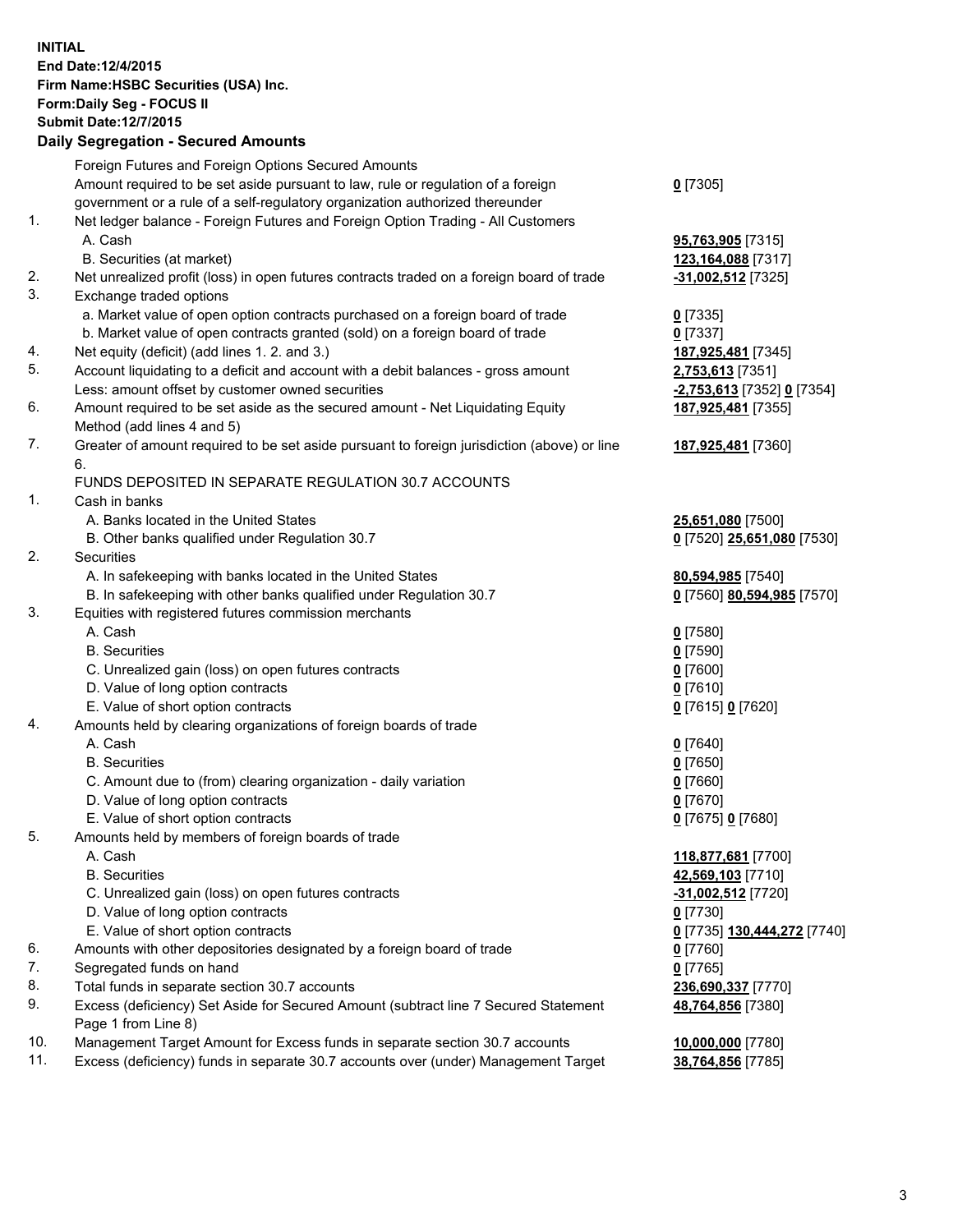**INITIAL End Date:12/4/2015 Firm Name:HSBC Securities (USA) Inc. Form:Daily Seg - FOCUS II Submit Date:12/7/2015 Daily Segregation - Segregation Statement** SEGREGATION REQUIREMENTS(Section 4d(2) of the CEAct) 1. Net ledger balance A. Cash **-110,866,134** [7010] B. Securities (at market) **1,049,283,145** [7020] 2. Net unrealized profit (loss) in open futures contracts traded on a contract market **508,769,813** [7030] 3. Exchange traded options A. Add market value of open option contracts purchased on a contract market **149,361,286** [7032] B. Deduct market value of open option contracts granted (sold) on a contract market **-69,025,962** [7033] 4. Net equity (deficit) (add lines 1, 2 and 3) **1,527,522,148** [7040] 5. Accounts liquidating to a deficit and accounts with debit balances - gross amount **28,357,827** [7045] Less: amount offset by customer securities **-28,357,678** [7047] **149** [7050] 6. Amount required to be segregated (add lines 4 and 5) **1,527,522,297** [7060] FUNDS IN SEGREGATED ACCOUNTS 7. Deposited in segregated funds bank accounts A. Cash **118,797,037** [7070] B. Securities representing investments of customers' funds (at market) **0** [7080] C. Securities held for particular customers or option customers in lieu of cash (at market) **287,910,331** [7090] 8. Margins on deposit with derivatives clearing organizations of contract markets A. Cash **45,711,689** [7100] B. Securities representing investments of customers' funds (at market) **149,316,281** [7110] C. Securities held for particular customers or option customers in lieu of cash (at market) **761,372,814** [7120] 9. Net settlement from (to) derivatives clearing organizations of contract markets **60,993,754** [7130] 10. Exchange traded options A. Value of open long option contracts **149,361,286** [7132] B. Value of open short option contracts **-69,025,962** [7133] 11. Net equities with other FCMs A. Net liquidating equity **141,830,217** [7140] B. Securities representing investments of customers' funds (at market) **0** [7160] C. Securities held for particular customers or option customers in lieu of cash (at market) **0** [7170] 12. Segregated funds on hand **0** [7150] 13. Total amount in segregation (add lines 7 through 12) **1,646,267,447** [7180] 14. Excess (deficiency) funds in segregation (subtract line 6 from line 13) **118,745,150** [7190] 15. Management Target Amount for Excess funds in segregation **110,000,000** [7194]

16. Excess (deficiency) funds in segregation over (under) Management Target Amount Excess

**8,745,150** [7198]